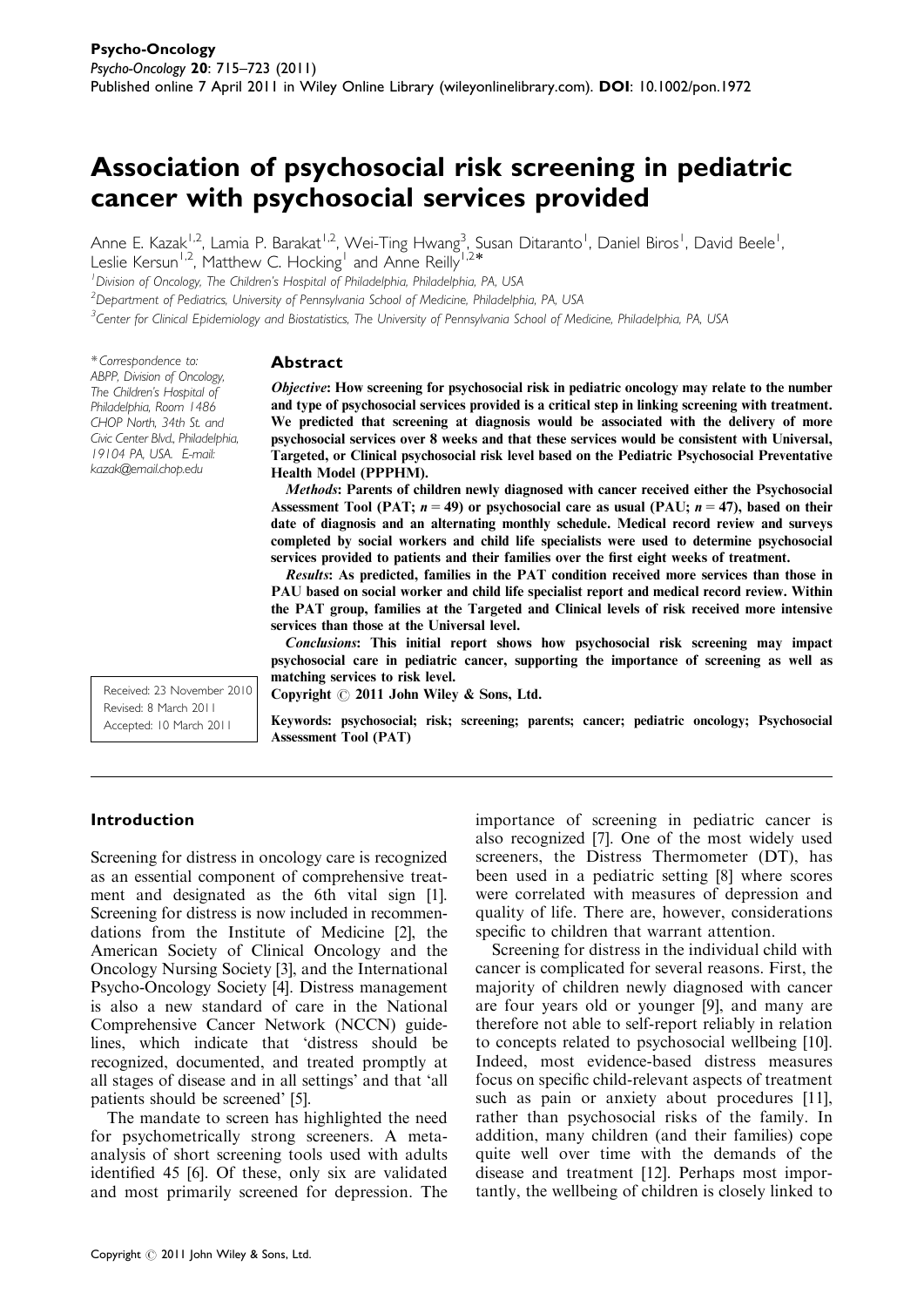the psychosocial health of their families. The psychosocial risks associated with their families (many of which may not even be known to the child, such as parental emotional problems, financial difficulties, etc.) can impact the child's adjustment to treatment across treatment and afterwards.

It is critically important to quickly and effectively identify the subset of children and families at greatest risk for ongoing and/or escalating difficulties. Screening is a necessary first step, with the goal of linking screening results to evidence-based care. Although the findings from the adult literature are inconsistent and difficult to interpret, given variability in the goals of screening and heterogeneity in designs and outcomes selected [13–15], relevant research is emerging. Patel et al. [8] found that efforts to link screening results to psychosocial care in pediatric cancer were complicated by the lack of specificity of Distress Thermometer scores and by discrepant perceptions of the child, parent, and staff. Although psychosocial care for children and their families is a widely held expectation in pediatric oncology, models of assessment and delivery of services vary widely across centers, as does the availability of psychosocial staff [16]. Clearly more research is needed linking screening to care in order to build models of assessment and service delivery.

To our knowledge, The Psychosocial Assessment Tool (PAT) is the only brief screener of psychosocial risk developed specifically for pediatric oncology. PAT is based on a social ecological framework [17] and provides an assessment of contextual factors associated with adaptation in childhood cancer. The underlying conceptual model is the Pediatric Psychosocial Preventative Health Model (PPPHM; Figure 1, [18]), a public health framework for conceptualizing psychosocial adjustment in pediatric illness, with associated implications for intervention. In prior research, the majority of families (65–75%) fall, as predicted, within the Universal level of risk, with 20–25%

within the Targeted range and  $\langle 10\%$  in the Clinical range [19–24].

The primary aim of the current paper is to investigate how screening with the PAT may impact the number and type of psychosocial services provided to families. We expected that families screened using the PAT would receive more psychosocial services than families who were not asked to complete the PAT (Hypothesis 1) and that psychosocial services provided, for PATscreened families, would correspond with their level of risk on the PPPHM (Hypothesis 2).

## Patients and methods

#### Study design

The study design contrasted four-week intervals of delivering the PAT as part of clinical care immediately after a child's diagnosis with cancer with four-week intervals of psychosocial assessment as usual (PAU), for a total of 12 months (six months for each condition). Eight weeks after diagnosis, medical record abstraction and internetbased surveys completed by social workers and child life specialists were used to collect data on psychosocial risks and services for participants. The study was approved by the Committees for the Protection of Human Subjects at The Children's Hospital of Philadelphia. A waiver of consent was granted.

#### **Participants**

Eligibility for the study included: (a) a first diagnosis of cancer in a child (birth to age 20 years); (b) patient admitted to an inpatient unit; (c) completed family meeting with communication of the cancer diagnosis to the family; and (d) chemotherapy and/or radiation treatment begun or about to begin. Patients who received surgical intervention only were not eligible for this study.



© 2005, Center for Pediatric Traumatic Stress (CPT5, Anne E. Kazak, Ph.D., ABPP, Director) The Children's Hospital of Philadelphia

Figure 1. Pediatric Psychosocial Preventative Health Model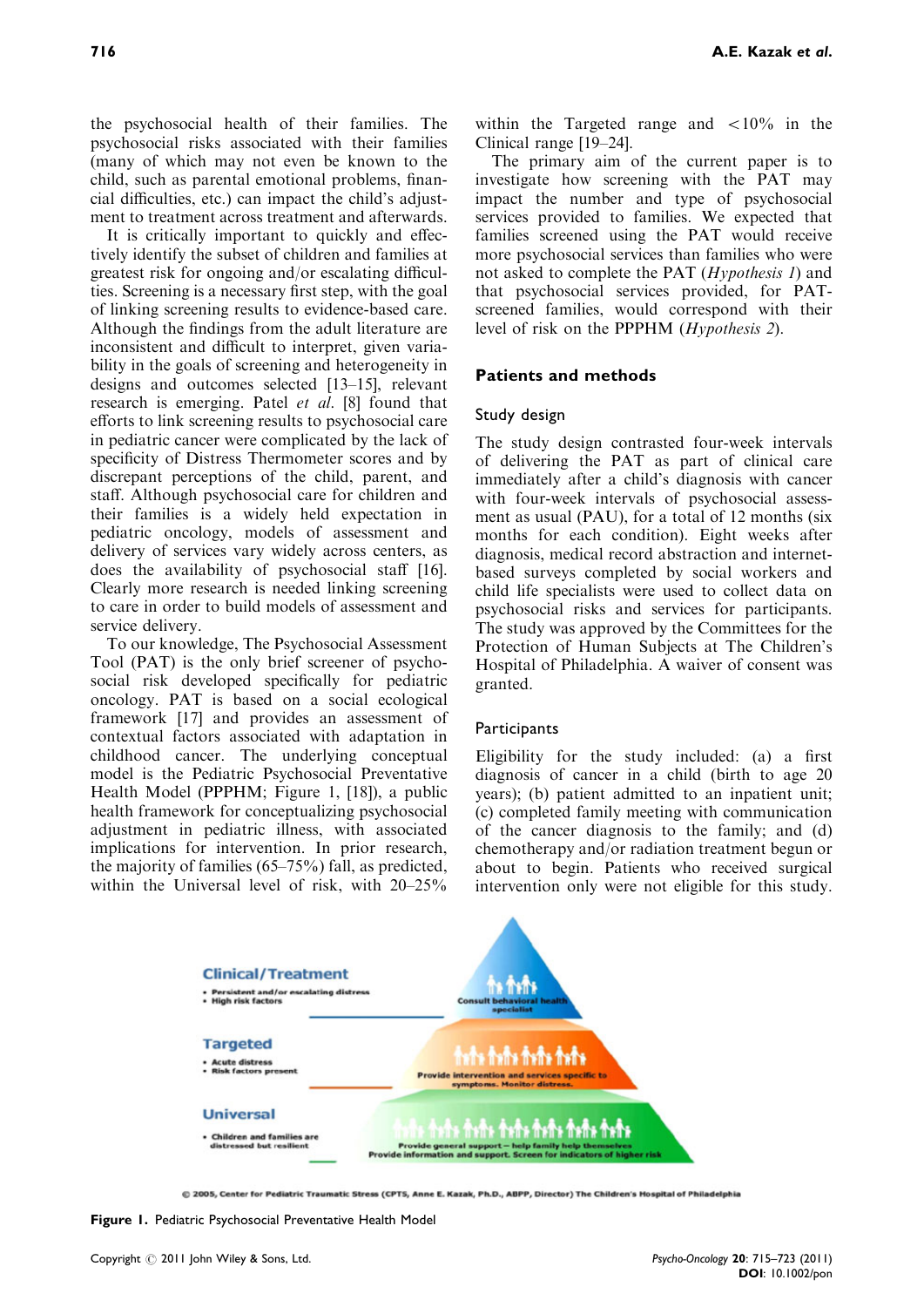The flow of patients in the study is summarized in Figure 2. During PAT months, a total of 53 families were identified as eligible for screening. During PAU intervals, 47 newly diagnosed patients were tracked as part of this study. Eight weeks after study entry, data on psychosocial services provided were collected for families in the PAT group for whom we had a completed returned PAT and a living child ( $n = 49$ ) and all families ( $n = 47$ ) in the PAU condition.

#### Procedures

From March 2009 to February 2010, newly diagnosed patients were identified by a Research Assistant who reviewed the daily inpatient list and communicated with oncology staff. During PAU months, families received routine psychosocial care, consisting of assessment and follow-up by social workers (supportive counseling and financial assistance), child life specialists (education, normative play), and hospitalbased teachers. Referral for other services (e.g. creative arts, psychology, psychiatry) were made as required.

During PAT months, in addition to the routine psychosocial care provided to families (as in the PAU months), nursing staff distributed and collected the PAT from newly diagnosed families. Families were told that the PAT 'asks questions that help us get to know you and your family better' and that a summary of the information would be placed in their medical record. The PAT was administered within 48 hours after diagnosis in 88% of the case [24].

PATs were scored using an Excel program, which exported total scores and clinically relevant information to a Communication of Results Form (CRF). The CRF lists three levels of psychosocial risk and available resources based on the PPPHM. Each risk level indication also includes general clinical guidance: Some risk factors/many resources (low)—As with all families, monitoring is important; Moderate risk factors/moderate resources (medium)—Further evaluation and/or close monitoring may be necessary; and Many risk factors/few resources (high)—Further evaluation and determination of treatment options is necessary.



<sup>1</sup> The study design contrasted four week intervals of the PAT as part of clinical care immediately after a child's diagnosis with cancer (PAT) with four week intervals of psychosocial care as usual (PAU), for a total of 12 months (six months for each condition).

Figure 2. CONSORT flow diagram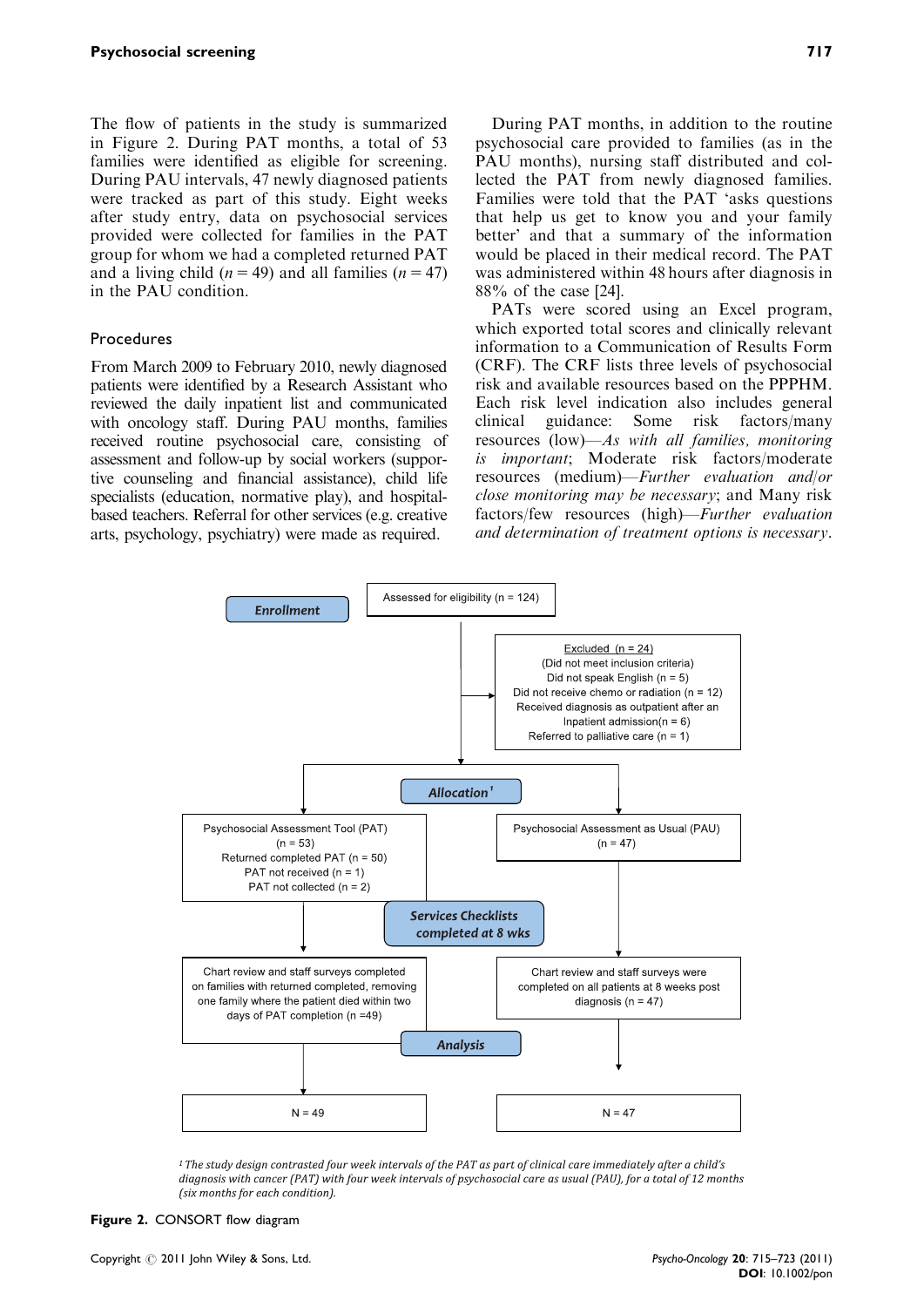In addition, specific items that were endorsed by parents in a manner indicative of high risk, along with any other clinically relevant information from the PAT, are outlined. The CRF indicates that the information provided by parents shows that scoring is based on research findings, and that staff should use clinical judgment in using the information in patient care.

The completed PAT, scoring results, and CRF were reviewed by a licensed psychologist prior to sending them via email to the patient's attending physician, fellow, nurse, and social worker and filing it in the medical record. The CRF was emailed from a dedicated address (PATPROJECT) with the subject line 'PAT screening results for your patient [patient initials].' The body of the email read: 'Enclosed are the results from the PAT screening of -------. A hard copy is available in the mental health section of the patient's chart. Please let me know if you have any concerns accessing the supplied information.' The signature on the email was a research assistant (DB) who was known to the clinical team as representing the research project. Prior to the beginning of the study, inservices were conducted with oncology attendings, fellows, and nursing staff to make them aware of the study procedures, including the CRFs. The process of collecting, scoring, and emailing the CRF results, including the review of the PAT by a psychologist (median length of time for this review step was 3.5 h), was completed in less than 48 h for 98% of the patients [24].

During PAU intervals, families received routine psychosocial care, consisting of assessment and follow-up by a social worker (supportive counseling, financial assistance), a child life specialist (education, normative play) and a hospital school teacher. Referral for other services (e.g., creative arts therapy, psychology, psychiatry) were made as required.

Two approaches to measuring psychosocial services provided were used. First, two trained research assistants (RAs) were provided with a list of patient medical record numbers in random order, extracted medical and psychosocial treatment information from inpatient and outpatient medical records for the 8 week duration following diagnosis, using a procedure manual and data collection charts (Services Checklist [SC-MedRecord] see below). The RAs were experienced in psychosocial research in oncology, had previously abstracted data from our medical records, and were specifically trained to identify references to the 35 services listed on the form. Abstracted data were reviewed on a biweekly basis with the RAs to provide continued education regarding types of services and identify and to correct any potential problems in the abstraction process. Data were checked by a third research assistant to assure accuracy of coding. Second, social workers and child life specialists also provided

data on the services they rendered to families using internet-based surveys (SC-Social Work, SC-Child Life, see below).

The number of inpatient oncology admissions, days in the hospital, and outpatient oncology visits from diagnosis to 8 weeks later were recorded. Data for rating treatment intensity were extracted from the medical record by a pediatric oncologist (A. R.) and rated independently by two pediatric oncologists (L. K., A. L.).

# Measures

The PAT [21,22] is a brief parent-report screening tool of psychosocial risk in families with a child with cancer. The PAT consists of 15 item sets and is completed in 5–10 min. There are seven subscales: Structure/Resources, Family Problems, Social Support, Stress Reactions, Child Problems, Sibling Problems, and Family Beliefs. Subscales scores are created by calculating the proportion of items on the subscale endorsed as 'high-risk' (each individual item is scored dichotomously as risk or no risk). A total score  $(0-7)$  is created by summing the subscale scores and interpreted as Universal  $(<1.00$ ), Targeted ( $\geq 1$  and  $< 2$ ), and Clinical ( $\geq 2$ ). Cronbach's Alpha is 0.81 for the total score and 0.62–0.81 for the subscales. Test–retest reliability was strong for mothers  $(r = 0.78)$  and fathers  $(r = 0.87)$  [18] and risk classification is stable over 4 months [22]. In addition, receiver operator curve analyses support the sensitivity and specificity of the PAT to predict clinically significant levels of parental anxiety and child problems [22].

# Services checklists (SC)

In order to measure psychosocial services provided to each family from diagnosis to 8 weeks later a checklist was developed. In order to do so, each of the 35 specific services utilized by the Psychosocial Services staff (social workers, child life specialists, psychologists) in the Division of Oncology were classified into a PPPHM level by experts (A. K., L. B.; for a general overview of services provided at our hospital please see http://www.chop.edu/ service/oncology/oncology-psychosocial-services/). Eight members of the multidisciplinary PAT team rated each of the 35 services in terms of whether, in our oncology program, the service was Universal, Targeted, or Clinical. The raters were provided with brief definitions for each level of services corresponding to the PPPHM (Universal services are 'for all patients and families to bolster resources, address expected distress and promote resilience;' Targeted services were those 'provided for patients and their families who are at risk for or demonstrating difficulties with adaptation;' and, clinical services are those 'for patients and families with severe distress, pain, and/or pre-existing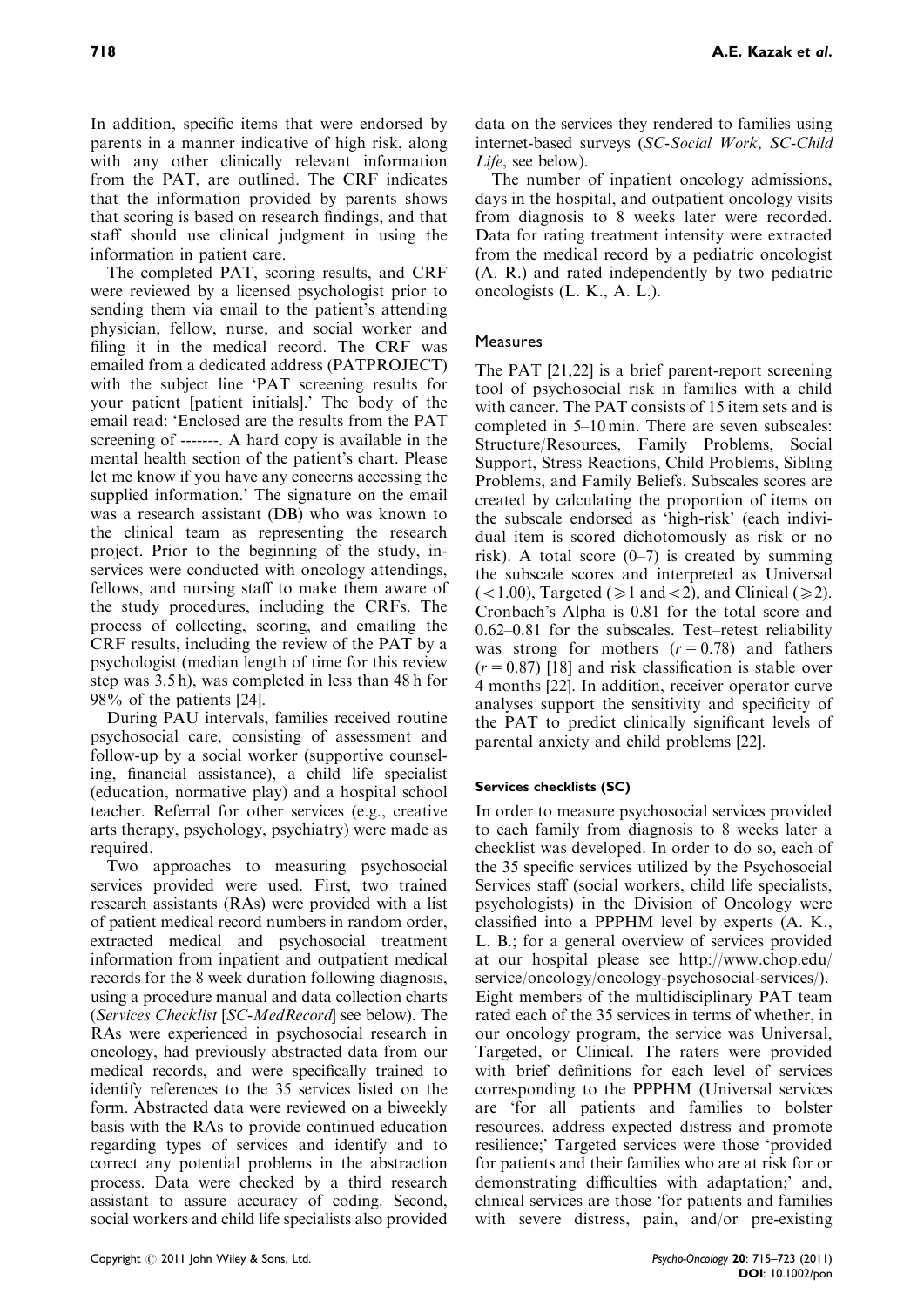vulnerabilities.') For 28 of 35 psychosocial services (80%), the majority of the eight raters agreed with the expert classification. When there was a discrepancy between the raters and the experts, it was decided on closer examination that the items may have been ambiguous and were subsequently clarified and classified as intended by the experts (e.g. 'school visit/reintegration' was rewritten as 'school visit' to indicate a higher level of service than 'reintegration'). Services were then collapsed to reduce the number of categories within each PPPHM level (Table 1).

There are three parallel versions of the SC. The SC-MedRecord was used for chart review. For each of the 35 services, notes documenting that service in the medical record, written by a social worker, nurse, child life specialist, psychologist, or other provider, were counted. The sum of notes about each service was computed and separate scores were calculated for the total of Universal, Targeted, and Clinical Services. Two separate internet surveys (SC-Social Work, SC-Child Life) were used for social workers and child life specialists to report retrospectively, 8 weeks after the patient's diagnosis, on the frequency with which services were provided to each family. The surveys were developed based on forms used in prior research on the PAT to collect data on psychosocial services provided [20,22]. There were slightly different versions for social workers and child life specialists that included only services that were relevant to each profession (e.g. on the child life form intervention for procedural distress was included, but clinical services were not included).

The Intensity of Treatment Rating scale [ITR-2; 25] was used to categorize the intensity of pediatric cancer treatment from least intensive (Level 1) through most intensive (Level 4) based on treatment modality and stage/risk level for the patient.

### Statistical analysis

Demographic, disease and treatment characteristics were compared between PAT and PAU families using t-tests or Mann–Whitney tests for continuous variables and Pearson's chi-square test for categorical variables. Because only two families were classified at the Clinical level, Clinical and Targeted families and services were combined for all analyses. SC-MedRecord, SC-Social Work, and SC-Child Life data were examined separately. The ordinal scale on the SC-Social Work and SC-Child Life Surveys was transposed to an interval metric to facilitate analysis of the quantity of services (None = 0; Once = 1; 2–4 = 3;  $5-8 = 6$ ; 9+ = 9). The majority of families had data on services provided by a social worker (76%) or a child life specialist  $(91\%)$  and, in most cases  $(66\%)$ , from both disciplines. The number of missing surveys (a total of four) was comparable for PAT and PAU. There were no missing data for the medical record checklist. The relationship between the PAT score and the ITR was tested using ANOVA.

For the first hypothesis, differences in services provided (universal, targeted/clinical, total [sum of universal+targeted/clinical]) between groups ( $PAT$ , PAU) were tested separately for each type of data collection (SC-MedRecord, SC-Social Work, SC-Child Life) using *t*-tests with unequal variances. Because the sample size available does not provide sufficient power for these tests, we interpreted effect sizes and the direction of effects rather than statistical significance. By convention, Cohen's d of 0.2–0.3 is interpreted as a small effect, around 0.5 a medium effect, and  $\geq 0.8$  a large effect [26].

The second hypothesis evaluates whether social work services delivered correspond to the family's level of risk on the PAT (e.g. did Targeted/Clinical families receive primarily Targeted/Clinical care?). The quantity of Universal and Targeted/Clinical

Table I. Psychosocial services categorized by PPPHM level<sup>a</sup>

| Universal                                                                                                             | <b>Targeted</b>                                                                                                  | <b>Clinical</b>                                                          |  |  |
|-----------------------------------------------------------------------------------------------------------------------|------------------------------------------------------------------------------------------------------------------|--------------------------------------------------------------------------|--|--|
| Psychosocial Education                                                                                                | Play and Creative Arts Therapies                                                                                 | Intensive Interventions (e.g. crisis<br>management, escalating problems) |  |  |
| Supportive Counseling                                                                                                 | Interventions (e.g. adherence, adaptation, pain,<br>intensive counseling, psychological testing, family therapy) | Legal (e.g. security, child abuse)                                       |  |  |
| Normative Medical Play                                                                                                | School Consultation                                                                                              | Nursing Interventions for psycho-<br>socially challenging circumstances  |  |  |
| Resources (e.g. language services, housing,<br>meals, transportation, financial, insurance,<br>employment assistance) | Patient Care Conferences<br>Socio-legal (e.g. custody, guardianship, consent<br>to treatment)                    | Consultation-Liaison and Medication                                      |  |  |

a<br>an the original 35 services, which are used on the Services Checklist are: psychosocial education; supportive counseling—general; supportive counseling—intensive; medical and the Service of the Services Checklist are pr play—normative or group setting; medical play—for problem; psychological interventions for adherence to treatment; interventions for divorce/custody; psychological interventions for pain/procedural distress; psychological interventions related to adaptation to diagnosis and treatment; family interventions; psychological interventions for severe and/or escalating psychosocial symptoms; crisis management; consultation-liaison team; medication for behavioral problem; psychological testing, creative arts therapy (music and art), pastoral counseling, consultation with teachers; letters to school; school visit, language services; housing/meals/transportation; financial assistance; insurance assistance; employment issues; buddy system; admission prompted/lengthened for non-medical reason; 1:1 staffing; patient care conference; complex care team; involvement of security; involvement of CHOP case management; involvement of legal; child abuse/neglect/child welfare involvement; guardianship/consent to treatment issues.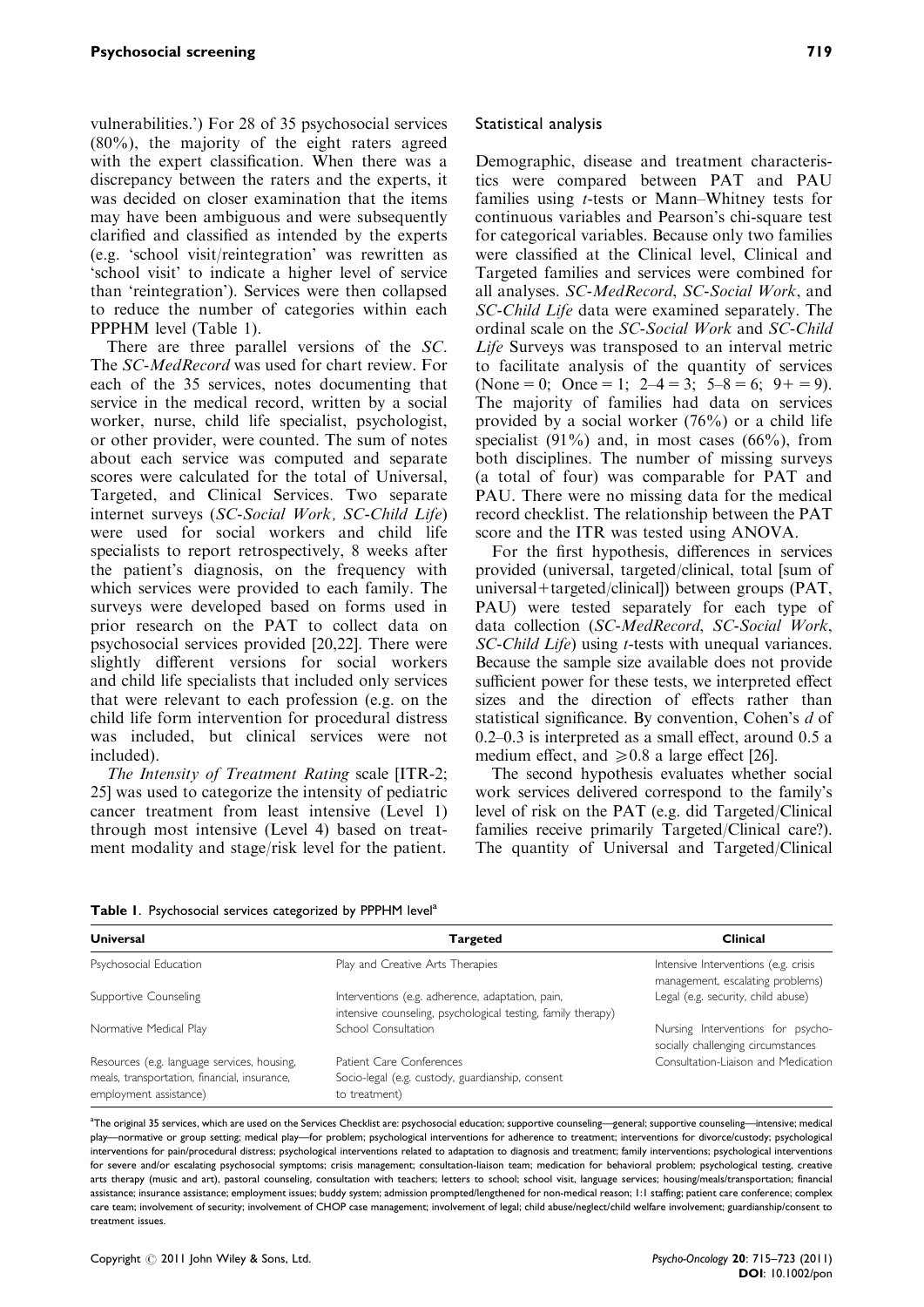services was compared for families scoring at the Universal and Targeted/Clinical levels using t-tests and interpreting effect sizes, as noted above. The association between the quantity of services provided and number of days in the hospital was tested using Spearman's correlations. To test whether families at the Targeted/Clinical level received more Targeted/ Clinical services than families at the Universal level, linear regression models were used; an indicator variable for the risk level (Universal vs Targeted/ Clinical) was included as a predictor, while the number of Universal services provided to the family and number of days in the hospital were used as control variables. Effect size in multiple linear regression models was measured by Cohen's  $f^2$  [26]. The analyses were performed with SPSS, Version 18.

# Results

#### Demographic and disease characteristics

There were no significant differences in demographic or disease/treatment characteristics between patients and families in PAT and PAU (Table 2). Total PAT scores ranged from 0.00 (no risks) to 2.42 ( $M = 0.77$ , Median =  $0.58$ , SD =  $0.61$ ). As expected, the distribution is skewed, with the majority of families  $(n = 35, 71\%)$  scoring at the Universal level of the PPPHM, 25%  $(n = 12)$  in the Targeted range and a subset in the Clinical range  $(n = 2, 4\%)$ . PAT scores did not differ significantly by ITR level ( $p = 0.73$ ).

# Psychosocial services by screening condition (Hypothesis 1)

As predicted, families in the PAT condition received more services than those in the PAU condition for Universal ( $M_{\text{PAT}} = 2.7$ ,  $M_{\text{PAU}} = 1.8$ ), Targeted/Clinical  $(M<sub>PAT</sub> = 4.1, M<sub>PAU</sub> = 2.5)$ , and Total  $(M<sub>PAT</sub> = 6.9, M<sub>PAU</sub> = 4.3)$  services, based on SC-MedRecord, with effect sizes (Cohen's d) ranging from 0.24 to 0.37 (Table 3). The data collected directly from social workers (SC-Social Work) show a similar pattern but a higher level of services provided than was identified in the medical

Table 3. Services provided to families in PAT and PAU conditions by source of data

| <b>Services</b>             | PAT      |       |               | PAU            |                |                |               |           |
|-----------------------------|----------|-------|---------------|----------------|----------------|----------------|---------------|-----------|
| Provided                    | м        | SD.   | Mdn           | м              |                | SD Mdn         | Þ             | ď         |
| Medical Record              | $n = 49$ |       |               | $n = 47$       |                |                |               |           |
| Universal                   | 2.7      | 5.1   | $\mathcal{L}$ | $\overline{8}$ | I.6            | 2              |               | 0.23 0.24 |
| Targeted/Clinical           | 4.1      | 6.7   | $\mathcal{L}$ | 2.5            | 3.0            | $\mathfrak{D}$ | $0.13$ $0.31$ |           |
| Total                       | 6.9      | 9.1   | 4             | 4.3            | 3.9            | 4              |               | 0.07 0.37 |
| Social Work Survey $n = 37$ |          |       |               | $n = 36$       |                |                |               |           |
| Universal                   | 15.4     | l I.5 | 12            | 12.3           | 7.9            | $\overline{2}$ |               | 0.17 0.34 |
| Targeted/Clinical           | 11.5     | 17.5  | 4             | 5.8            | 6 <sub>1</sub> | 4              | 0.07          | 0.44      |
| Total                       | 27.0     | 28.1  | 18            | 18.0           | 12.6           | 17             | $0.08$ $0.41$ |           |
| Child Life Survey           | $n = 44$ |       |               | $n = 43$       |                |                |               |           |
| Universal                   | 5.7      | 5.0   | 3             | 4.1            | 3.8            | 3              | O.O9          | 0.36      |
| Targeted                    | 11.6     | 9.4   | 9             | 10.1           | 10.6           | 9              | 0.49          | 0.15      |
| Total                       | 17.3     | 13.3  | 14            | 14.2           | 13.5           | 12             | 0.28          | 0.23      |

<sup>a</sup>Cohen's d where PAU was used as the reference group.

#### Table 2. Demographic and disease/treatment characteristics by group

|                                                 | <b>Psychosocial Assessment</b><br>Tool (PAT) | <b>Psychosocial Assessment as</b><br>Usual (PAU) |             |
|-------------------------------------------------|----------------------------------------------|--------------------------------------------------|-------------|
|                                                 | $n = 49$                                     | $n = 47$                                         | $p^{\rm a}$ |
| Patient age in years M (SD)                     | 9.4(6.5)                                     | 9.6(6.4)                                         | 0.85        |
|                                                 | Frequency (%)                                | Frequency (%)                                    | Þ           |
| Female Gender                                   | 23 (46.9)                                    | 19(40.4)                                         | 0.52        |
| Ethnicity/Raceb                                 |                                              |                                                  | 0.79        |
| African-American                                | 10(20.4)                                     | 7(14.9)                                          |             |
| Caucasian                                       | 33 (67.3)                                    | 34 (72.3)                                        |             |
| Other                                           | 6(12.2)                                      | 6(12.8)                                          |             |
| Intensity of Treatment (ITR)                    |                                              |                                                  | 0.61        |
| Moderately Intense                              | 13(26.5)                                     | 15(31.9)                                         |             |
| Very Intense                                    | 25(51)                                       | 25(53.2)                                         |             |
| Most Intense                                    | 11(22.4)                                     | 7(14.9)                                          |             |
| Cancer Diagnosis                                |                                              |                                                  | 0.79        |
| Leukemias/Lymphomas                             | 28(57.1)                                     | 30(63.8)                                         |             |
| Solid Tumors                                    | 17(34.7)                                     | 14(29.8)                                         |             |
| <b>Brain Tumors</b>                             | 4(8.2)                                       | 3(6.4)                                           |             |
|                                                 | Median (range)                               | Median (range)                                   | p           |
| Number of inpatient oncology admissions/8 weeks | $2(0-5)$                                     | $2(0-6)$                                         | 0.92        |
| Number of days in hospital/8 weeks              | $25( -71)$                                   | $23(3-63)$                                       | 0.83        |
| Outpatient oncology visits/8 weeks              | $6(0-13)$                                    | $6(0-16)$                                        | 0.79        |

<sup>a</sup>For continuous variables, t-tests (age) and Mann–Whitney tests (admissions, days in hospital, outpatient visits) were conducted. Chi-square analyses were used for all categorical variables (gender, ethnicity, ITR, diagnosis).

<sup>b</sup>Due to small sample sizes, Hispanic, Asian, and others were combined for the analysis.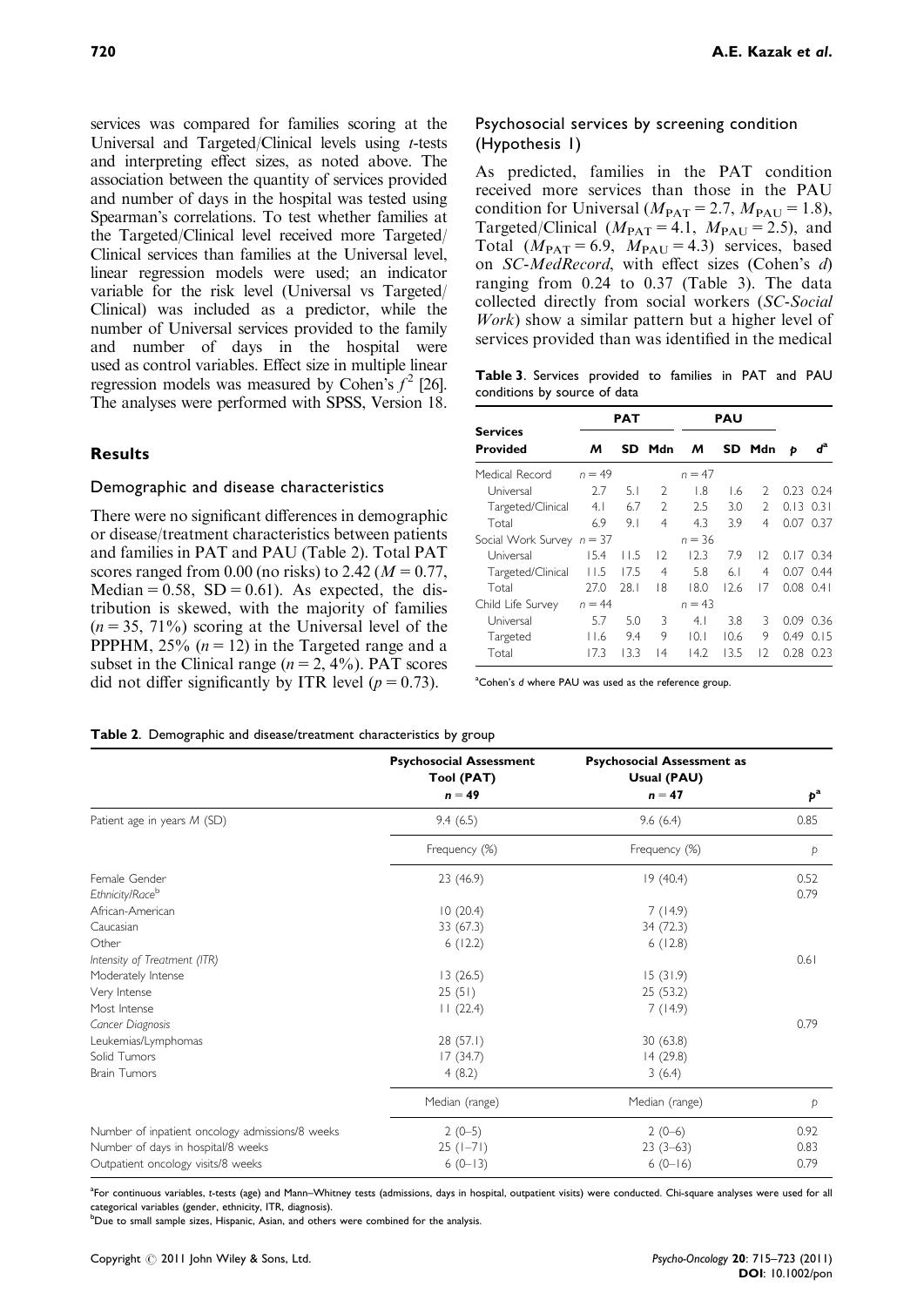record and small-to-medium effect sizes (Cohen's d ranged from 0.31 to 0.44), with the exception of a small effect size for Universal services (Table 3). Specifically, the PAT group received more services relative to PAU across Universal  $(M_{\text{PAT}} = 15.4,$  $M_{\rm PAU}$  = 12.3), Targeted/Clinical ( $M_{\rm PAT}$  = 11.5,  $M_{PAU} = 5.8$ ), and Total ( $M_{PAT} = 27.0$ ,  $M_{PAU} =$ 18.0) services. The SC-Child Life data show that families in the PAT condition received more Universal services  $(M_{\text{PAT}} = 5.7, M_{\text{PAU}} = 4.1)$ , Targeted ( $M_{\text{PAT}} = 11.6$ ,  $M_{\text{PAU}} = 10.1$ ), and Total services  $(M<sub>PAT</sub> = 17.3, M<sub>PAU</sub> = 14.2),$  although these effect sizes were generally smaller with Cohen's d ranging from 0.15 to 0.36 (Table 3). The standard deviations are large across the comparisons, indicating considerable variability in the amount of services reported.

## Do services provided correspond to the level of PPPHM risk? (Hypothesis 2)

Within the PAT condition, families at the Targeted/Clinical levels of risk received more Targeted/Clinical services than families at the Universal level of risk, based on medical record data and social work report (Table 4). Cohen's d effect sizes were small for medical record data (0.24) and large for social work report (0.89). For example, families in the Targeted/Clinical group received, on average, nearly 43 services in contrast to about 19 for families in the Universal group. By social work report, they also received more Universal services while medical record data showed they received less (Table 4). Days in the hospital and number of services provided were significantly correlated for  $SC-MedRecord$  (Spearman's rho = 0.59) but not *SC-Social Work* (*Spearman's rho* =  $0.16$ ) or SC-Child Life (Spearman's rho = 0.24). Controlling for the amount of Universal services received and days in the hospital, families at the Targeted/Clinical levels of risk received on average 1.6 more (Cohen's

 $f^2 = 0.12$ ) Targeted/Clinical services and 4.9 more (Cohen's  $f^2 = 0.39$ ) Targeted/Clinical services based on SC-MedRecord and SC-Social Work, respectively, than families at the Universal level of risk. Families at the Targeted/Clinical levels of risk received less services based on SC-Child Life but the effect size is very small (Cohen's  $f^2 = 0.05$ ).

## **Discussion**

This report is an initial investigation of how psychosocial screening may be used in pediatric oncology settings. Using an evidence-based screener developed specifically for parents of pediatric cancer patients, the PAT, we addressed a critical issue in the screening field—how does screening impact the delivery of psychosocial care? The results are preliminary but encouraging and supportive of how screening may facilitate psychosocial care corresponding to need. We found that families who completed the PAT received more psychosocial services than families who were diagnosed in months in which we did not screen systematically. And, of families who completed the PAT, those at higher levels of psychosocial risk, those at the Targeted or Clinical level of the PPPHM, received more intensive services than those at the Universal level.

The issues associated with screening are complex and potentially variable across settings. Although the small sample is a limitation, the differences observed may be meaningful and important in terms of future research. There was variability in services provided in the PAT group, reflecting a small number of families who receive relatively more services, as predicted by the PPPHM. For these families, more services may have been used to address the greater number of risks reported. Interestingly, families at the Targeted/Clinical levels of risk not only received more clinical

| <b>Services provided</b> | <b>Universal risk</b> |           |                | Targeted/clinical risk |           |                |      |                               |
|--------------------------|-----------------------|-----------|----------------|------------------------|-----------|----------------|------|-------------------------------|
|                          | M                     | <b>SD</b> | Mdn            | M                      | <b>SD</b> | <b>Mdn</b>     | Þ    | $\boldsymbol{d}^{\mathrm{a}}$ |
| Medical Record Data      | $n = 35$              |           |                | $n = 14$               |           |                |      |                               |
| Universal                | 2.9                   | 5.8       | $\overline{2}$ | 2.3                    | 2.6       |                | 0.70 | $-0.13$                       |
| Targeted/Clinical        | 3.7                   | 6.7       |                | 5.3                    | 6.8       | 3              | 0.45 | 0.24                          |
| <b>Total Services</b>    | 6.6                   | 9.6       | 3              | 7.6                    | 7.9       | 5              | 0.73 | 0.11                          |
| Social Work Survey       | $n = 24$              |           |                | $n = 13$               |           |                |      |                               |
| Universal                | 12.5                  | 9.7       |                | 20.9                   | 12.8      | 9              | 0.03 | 0.74                          |
| Targeted/Clinical        | 6.0                   | 12.0      | 3              | 21.6                   | 21.8      | $\overline{3}$ | 0.03 | 0.89                          |
| Total                    | 18.5                  | 21.0      | 14             | 42.5                   | 33.5      | 30             | 0.03 | 0.86                          |
| Child Life Survey        | $n = 31$              |           |                | $n = 13$               |           |                |      |                               |
| Universal                | 5.5                   | 4.2       | 3              | 6.2                    | 6.9       | 3              | 0.66 | 0.12                          |
| Targeted                 | l I.7                 | 9.8       | 9              | $ $ $ $ .4             | 8.7       | 9              | 0.91 | $-0.03$                       |
| Total                    | 17.2                  | 13.0      | $\overline{2}$ | 17.6                   | 14.7      | 15             | 0.93 | $-0.03$                       |

Table 4. Services provided to families at Universal and Targeted/Clinical levels of risk

<sup>a</sup>Cohen's d where Universal Risk was used as the reference group.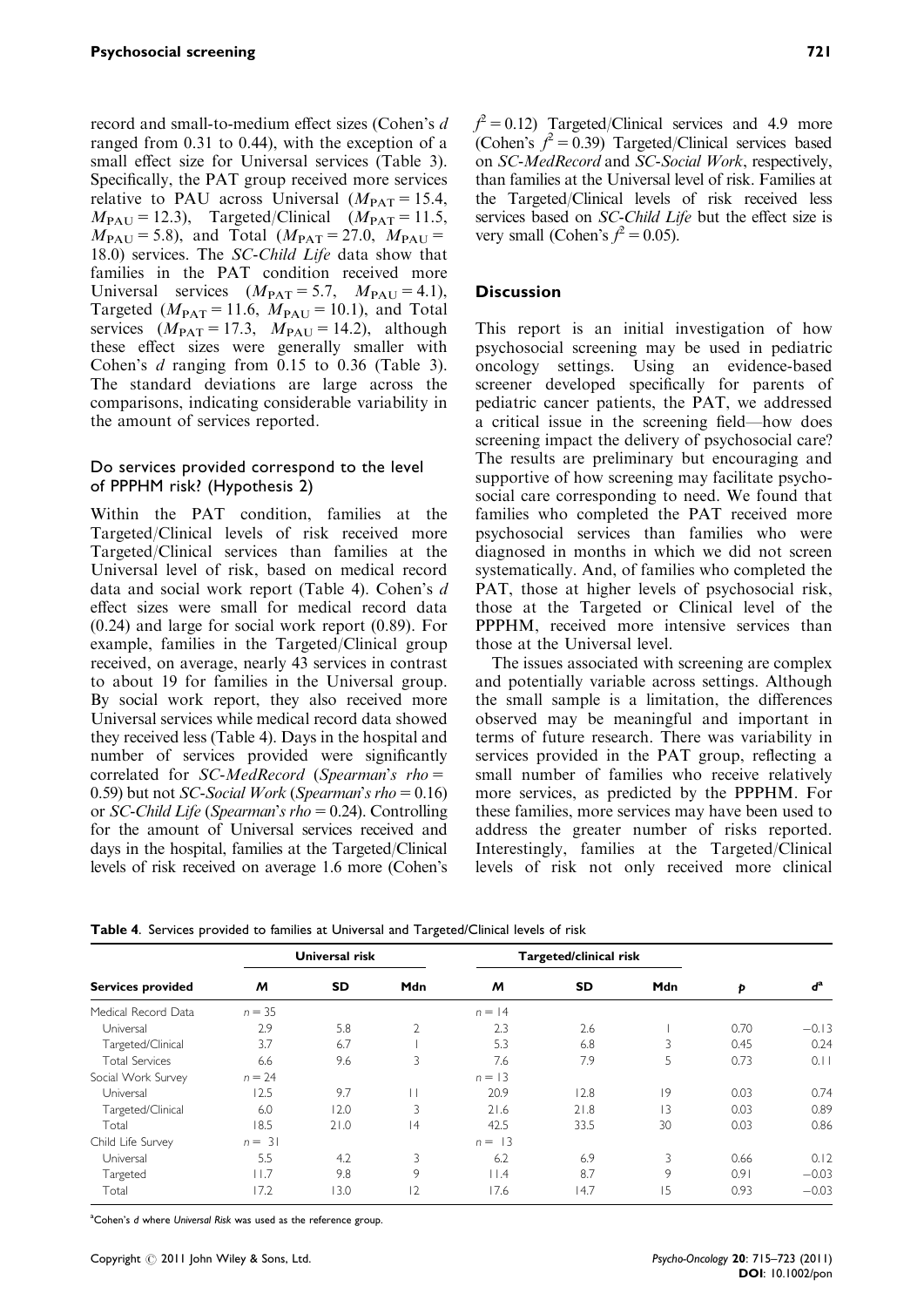services—they tended to receive more of all types of services. Their psychosocial risks may have spanned a variety of areas or, once identified, they may have been offered/encouraged to make use of Universal services as well as Targeted/Clinical services.

An underlying concern is whether routine screening will increase the cost of care and the demand on already overtaxed (or minimal) staff. However, with the majority of families scoring in the Universal level, the importance of more preventative services, which may also be relatively less labor intensive and costly than subsequent more intensive clinical care, is evident. Financing, or absorbing, the costs of providing Targeted/ Clinical services is an ongoing concern in healthcare settings. Screening highlights the clinical and ethical mandate of addressing risks that are identified for patient care and safety. Screening can also help clarify the actual needs reported by families and may foster a more efficient use of limited resources.

Methodologically, collecting data on psychosocial services provided is complicated and there is no established reliable and valid approach for doing so. In this study we included both medical chart and staff report data. Consistent with other reports of infrequent and inconsistent psychosocial data in medical records [27], there was less documentation of services provided in the medical record than were reported by staff on surveys. This is concerning and warrants further attention if services are not being documented as intended. Even if recorded reliably, these methods may reflect charting and documentation rather than provide the type of detailed information necessary to evaluate services provided more thoroughly. Although the retrospective staff report used in this study carries its own risks of bias, the endorsements of services provided seemed consistent with those typically utilized in our setting. This is clearly an area for further work to establish reliable and valid metrics for describing the care provided.

The small sample in this single site study is a significant limitation. The study was completed only with patients who were admitted to the hospital, resulting in a smaller sample and not including patients who were diagnosed as outpatients. However, the psychosocial services provided spanned inpatient and outpatient care. We recognize that our hospital, a tertiary care center with psychosocial resources and where the patient population is skewed towards patients with more intensive treatments, may limit generalizability. Our assessments were also restricted to the period immediately after diagnosis although psychosocial adjustment will vary over time and may benefit from repeated screening. We did not collect any other information directly from families or ask them about the services they needed or received.

Because we had a waiver of consent, we simply screened families and did not alter their usual access to psychosocial care. Furthermore, we chose to have a psychologist review the screening results to assure the accuracy of the scoring and to attend to any emergent issues that might have been indicated. And, the results were sent to the treatment team via an email from a research assistant. These are examples of the types of issues that warrant further consideration in screening research. That is, it is not clear whether having a professional review is necessary for clinical/ethical reasons and how best to assure that the treatment team attends to the results.

The design of this observational study necessitated the possibly unavoidable complication of psychosocial team members' reporting on services provided to families when they are not blind to their group assignment. This study did not include an intervention and results of screening were only returned to the healthcare team and filed in the medical record. How the data were used clinically remained at the discretion of clinicians. We were not able to demonstrate in this study that clinicians necessarily read or used the PAT results although we have some anecdotal evidence that the information was reviewed. In future research, assuring that screening results are utilized, providing feedback to parents about psychosocial risk, mapping risks to specific intervention approaches, and evaluating the extent to which interventions provided help child and family adjustment will be important [28].

In conclusion, the use of the PAT, with a total score mapped on to three levels of risk and information about specific areas of risk relevant in pediatric cancer, meets (or exceeds) the spirit of recent recommendations regarding screening in cancer. The data presented in this paper, noting the association of risk screening with psychosocial services provided, are important in beginning to develop clinical pathways in pediatric cancer, linking psychosocial need to care.

# Acknowledgements

This research was supported by St. Baldrick's Foundation. The authors thank all the members of the PAT workgroup: Melissa Alderfer, PhD, Stephanie Fooks-Parker, LSW, Megan Henning, RN, Ifigenia Mougianis, BA, Lynne Kaplan, PhD, Stephanie Powell, RN, Stephanie Rogerwick, MS, CLC, Mary T. Rourke, PhD, Amy Timar Ryan, RN, Beth Storey, RN, CNS, and Ellen M. Tracy, RN, MSN. We thank the parent participants and research assistant Andrew Gaffney. We are also grateful for the assistance of Ann Leahey, MD in completing ratings of treatment intensity.

#### References

1. Bultz B, Carlson L. Emotional distress: the sixth vital sign-future directions in cancer care. Psycho-Oncology 2006;15:93–95.